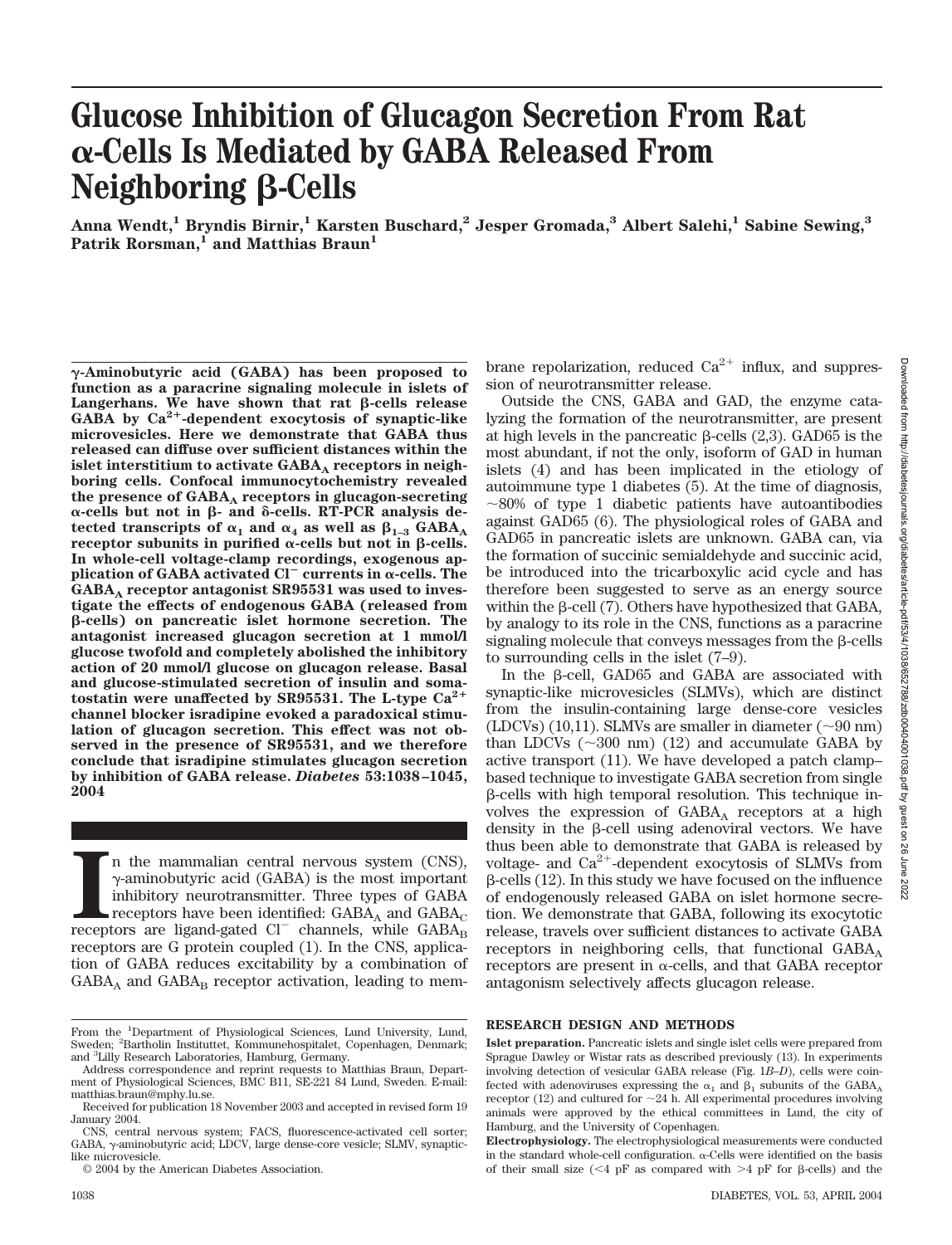

**FIG. 1. Ability of GABA to function as a paracrine signaling molecule.** *A***: Schematic picture showing the principles of the experiments. Membrane** currents are recorded from a cell voltage clamped at –70 mV and dialyzed with 10 mmol/l EGTA. Exocytosis from surrounding cells is induced<br>by depolarization with elevated K\*. B: Whole-cell recording from a voltage-clamped  $\epsilon$ xpressing GABA<sub>A</sub>  $\alpha_1\beta_1$  receptors. Addition of K<sup>+</sup> (50 mmol/l) is indicated by the horizontal bar. Inward current transients triggered by GABA release are indicated by arrows  $(n = 4)$ .  $C$ **:** Examples of current transients from  $B$  on an extended time base.  $D$ **:** Examples of current transients **due to exocytosis of GABA-containing SLMVs, recorded from an isolated cell. Exocytosis was elicited by intracellular dialysis with 3 mol/l free Ca2.**

inactivation properties of their voltage-gated  $Na<sup>+</sup>$  channels (14,15). The experiments were performed either at 32°C (Fig. 1) or at room temperature (Fig. 4).

Solutions. The standard extracellular solution consisted of (in mmol/l) 138 NaCl, 5.6 KCl, 2.6 CaCl<sub>2</sub>, 1.2 MgCl<sub>2</sub>, 5 HEPES (pH 7.4 with NaOH), and 1-5 glucose. In the experiment shown in FIg. 1*B*–*C*, pentobarbital (0.05) and forskolin  $(2 \mu \text{mol/l})$  were included to increase the amplitude of the GABAactivated Cl<sup>-</sup> currents (16) and to elevate intracellular cAMP levels to stimulate GABA release (12), respectively. When the cells were depolarized with 50 mmol/l KCl (Fig. 1), the concentration of NaCl was correspondingly decreased. For the electrophysiological recordings of endogenous GABA, receptor activity (Fig. 4), 20 TEA-Cl was substituted for an equal concentration of NaCl. The pipette solution (intracellular solution) used for all measurements was composed of (in mmol/l) 125 CsCl, 30 CsOH, 10 EGTA, 1 MgCl<sub>2</sub>, 5 HEPES (pH 7.15 with HCl), and 3 Mg-ATP. With this intracellular solution, activation of Cl<sup>-</sup> channels will result in Cl<sup>-</sup> efflux at negative membrane potentials, thus giving rise to an inward current (downward deflection). In the experiments displayed in Fig.  $1D$ , 9 mmol/l CaCl<sub>2</sub> was added to the above intracellular solution to increase the intracellular free concentration of  $Ca^{2+}$  to 3  $\mu$ mol/l.

**Immunofluorescence.** Intact rat islets were fixed with the pH-shift/formaldehyde method and permeabilized with 5% Triton X-100. Normal donkey serum at 5% was used to block unspecific binding. The islets were coincubated with antibodies directed against insulin (1:200 dilution; Eurodiagnostica, Malmö, Sweden), glucagon (1:200; Dako, Älvsjö, Sweden), somatostatin (1:200; Biogenesis, Poole, U.K.), and the  $\beta_{2/3}$  subunits of the GABA<sub>A</sub> receptor (1:100, clone 62-3G1; Upstate Biotechnology, Lake Placid, NY) at 4°C overnight. Cy2-, Cy3-, and Cy5-conjugated secondary antibodies (Jackson ImmunoResearch Laboratories, West Grove, PA) were used to detect the labeled sites. Immunofluorescence was then detected using a confocal microscope (Zeiss 510; Zeiss, Göttingen, Germany).

**RT-PCR.** Total RNA was extracted from fluorescence-activated cell sorter  $(FACS)$ -purified (17) rat  $\alpha$ - and  $\beta$ -cells using RNeasy Mini Kit (Qiagen, Hilden, Germany) and used for reverse transcription using random hexamer primers and Superscript II (Invitrogen, Karlsruhe, Germany). Total RNA from human brain (Clontech, Heidelberg, Germany) was used as positive control. The predicted sizes for the bands in the positive control were  $\alpha_1$  363 bp,  $\alpha_2$  407 bp,  $\alpha_3$  505 bp,  $\alpha_4$  246 bp,  $\alpha_5$  589 bp,  $\alpha_6$  177 bp,  $\beta_1$  270 bp,  $\beta_2$  342 bp, and  $\beta_3$  379 bp; the  $\alpha$ s and  $\beta$ s correspond to previously identified GABA<sub>A</sub> receptor subunits. PCR amplifications were performed under standard conditions running 40 cycles. Primer sequences are available on request (sewing@lilly.com).

**Western blot.** Islet homogenate was separated by SDS-PAGE on 8% acrylamide gels and transferred onto polyvinylidine fluoride membranes. The membranes were incubated overnight with the anti-GABA<sub>A</sub> $\beta_{2/3}$  antibody (2) g/ml, clone 62-3G1; Upstate Biotechnology). After 1 h incubation with horseradish-peroxidase–coupled secondary antibody (1:20,000 dilution), the blots were developed by using SuperSignal West Pico Chemiluminescent Substrate (Pierce, Cheshire, U.K.) and visualized on X-ray films.

**Hormone release measurements.** Insulin, glucagon, and somatostatin release was determined by radioimmunoassay as described elsewhere (18,19). Briefly, batches of 8–10 islets were preincubated in 1 ml of Krebs-Ringer buffer (KRB) supplemented with 1 mmol/l glucose for 30 min followed by 1 h incubation in 1 ml Krebs-Ringer buffer containing 1 or 20 mmol/l glucose. The specific GABA<sub>A</sub> receptor antagonist SR95531 (10 μmol/l; Sigma, St. Louis, MO) or the specific  $Ca^{2+}$  channel antagonists isradipine (2.5  $\mu$ mol/l; kindly provided by J. Striessing, Innsbruck, Austria), SNX482 (0.1 µmol/l; Peptids International, Louisville, KY), and ω-conotoxin GVIA (0.1 μmol/l; Alomone Labs, Jerusalem, Israel) were included as indicated. At the end of the incubation, duplicate aliquots  $(25-100 \mu l)$  of the medium were removed and frozen pending the radioimmunoassay.

**Statistical analysis.**Data are given as means  $\pm$  SE. Statistical significances were evaluated using Student's *t* test.

# **RESULTS**

**Intercellular GABA signaling between pancreatic islet cells.** We have previously demonstrated that GABA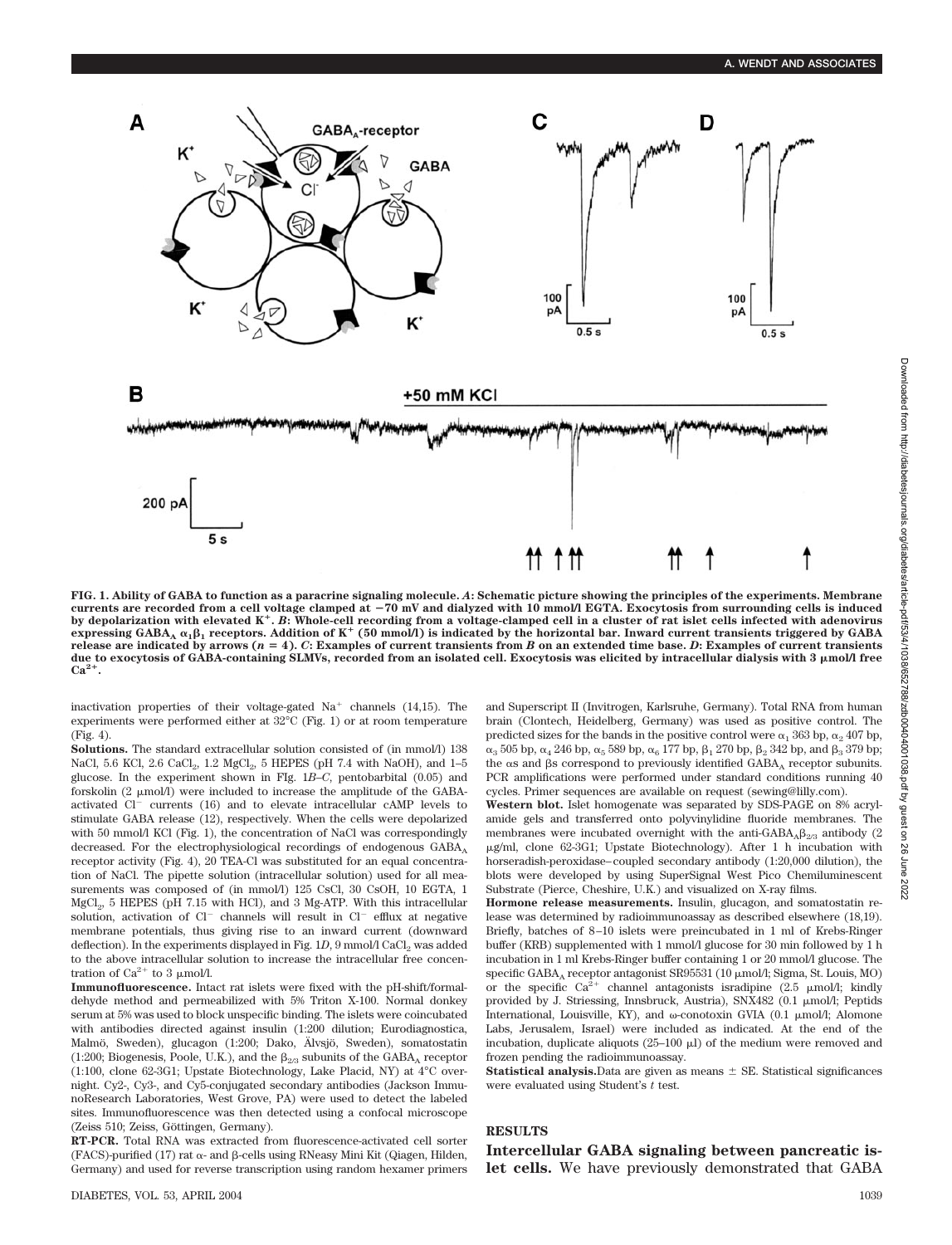

 $FIG. 2. RT-PCR$  on purified  $\alpha$ -and  $\beta$ -cells with specific primers against different GABA<sub>A</sub> receptor subunits. Total RNA from FACS-purified  $\alpha$ and  $\beta$ -cells was reverse transcribed into cDNA, and PCR analysis was **performed with specific primers for the**  $\alpha_{1-6}$  **and**  $\beta_{1-3}$  **subunits (+). In the negative control reaction (), reverse transcriptase was omitted. Total RNA from human brain was reverse transcribed into cDNA and used as a positive control. Molecular standards are shown to the left.**

can be released from rat  $\beta$ -cells by Ca<sup>2+</sup>-dependent exocytosis of SLMVs (12). Here we investigate whether GABA released from one cell can activate GABA receptors in neighboring cells, a requirement for GABA to function as a paracrine regulator. To this end, patch-clamp recordings were applied to cells within small islet cell clusters infected with adenovirus expressing  $GABA_A$  receptor  $Cl^$ channels. Secretion was stimulated by adding 50 mmol/l  $K<sup>+</sup>$  to the extracellular medium. This leads to membrane depolarization, opening of voltage-gated  $Ca^{2+}$  channels, and exocytosis in the unclamped cells. The membrane potential of the patch-clamped cell was kept at  $-70$  mV throughout the experiment, which is too negative for  $Ca^{2+}$ channel activation and voltage-dependent GABA release (12). Furthermore, intracellular free  $Ca^{2+}$  was clamped to nonexocytotic levels by including 10 mmol/l EGTA in the pipette-filling solution dialyzing the cell interior. Any recorded GABA-activated Cl<sup>-</sup> currents must accordingly result from GABA being released by the surrounding unclamped cells as illustrated schematically in Fig. 1*A*.

Figure 1*B* shows the holding current before and during stimulation with high extracellular  $K^+$ . Before stimulation, the holding current was stable. Following addition of 50 mmol/l  $K^+$  to the extracellular medium, a series of nine fast current transients were observed (arrows). Examples of these current transients are shown in Fig. 1*C* on an expanded time base. Figure 1*D* shows examples of GABAactivated Cl<sup>-</sup> currents recorded in a single cell in which exocytosis was stimulated by dialyzing the interior of the voltage-clamped cell with a  $Ca^{2+}$ -EGTA buffer containing 3 µmol/l free Ca<sup>2+</sup> instead of the Ca<sup>2+</sup>-free medium. The events shown in Fig. 1*C*–*D* show a great resemblance. We analyzed the activation of the current spikes and their durations by measuring the  $t_{10-90\%}$  (i.e., the time it takes for the current to increase from 10 to 90% of its maximal amplitude) and half-width (the time the current exceeds the half-maximal amplitude). Mean values for  $t_{10-90\%}$  and the half-width of  $15 \pm 2$  and  $53 \pm 5$  ms  $(n = 9)$ , respectively, were obtained. These values are similar to those recorded from  $\beta$ -cells in which exocytosis was stimulated by intracellular application of 3  $\mu$ mol/l Ca<sup>2+</sup>  $(t_{10-90\%}$  12.6  $\pm$  0.7 ms, half-width 30  $\pm$  1 ms [12]). We conclude that GABA released from one cell can diffuse to neighboring cells and that the concentration of the neurotransmitter remains sufficiently high to activate  $GABA_A$ receptors in these cells.

 $GABA_A$  receptor subunits are expressed in  $\alpha$ -cells **but not in β- or δ-cells.** Ionotropic GABA<sub>A</sub> receptors have been reported to be endogenously expressed in rat (20) and human (21) pancreatic islets. We used RT-PCR to determine the expression pattern of endogenous  $GABA_A$ receptors in FACS-purified  $\alpha$ - and  $\beta$ -cells from rat, utilizing specific primers for the  $\alpha_1$ - $\alpha_6$  and the  $\beta_1$ - $\beta_3$  subunits of the GABA<sub>A</sub> receptor. The  $\alpha_1$ ,  $\alpha_4$ ,  $\beta_1$ ,  $\beta_2$ , and  $\beta_3$  subunits were expressed in rat pancreatic  $\alpha$ -cells, whereas none of the subunits investigated were detected in  $\beta$ -cells (Fig. 2). The identity of all PCR products was confirmed by sequencing. We verified that the  $GABA_A$  receptor transcripts detected with RT-PCR translated into protein by performing Western blot on rat islet homogenate. As shown in Fig. 3*A*, an antibody directed against the  $\beta_{2/3}$  subunits detected a protein with a molecular weight of  $\sim 60$  kDa, close to the



**FIG. 3. Western blot and confocal immunocytochemistry with a GABAA receptor–specific antibody.** *A***: Western blot on rat islet homogenate (150** islets) using a specific antibody against the  $\beta_{2/3}$  subunits of the  $\rm{GABA}_A$  receptor.  $B$  and  $C$ : Confocal immunocytochemistry of isolated rat islets detecting the  $\beta_{2/3}$  subunits of the GABA<sub>A</sub> receptor, insulin, and glucagon or somatostatin and overlay as indicated. Scale bars: 10  $\mu$ m.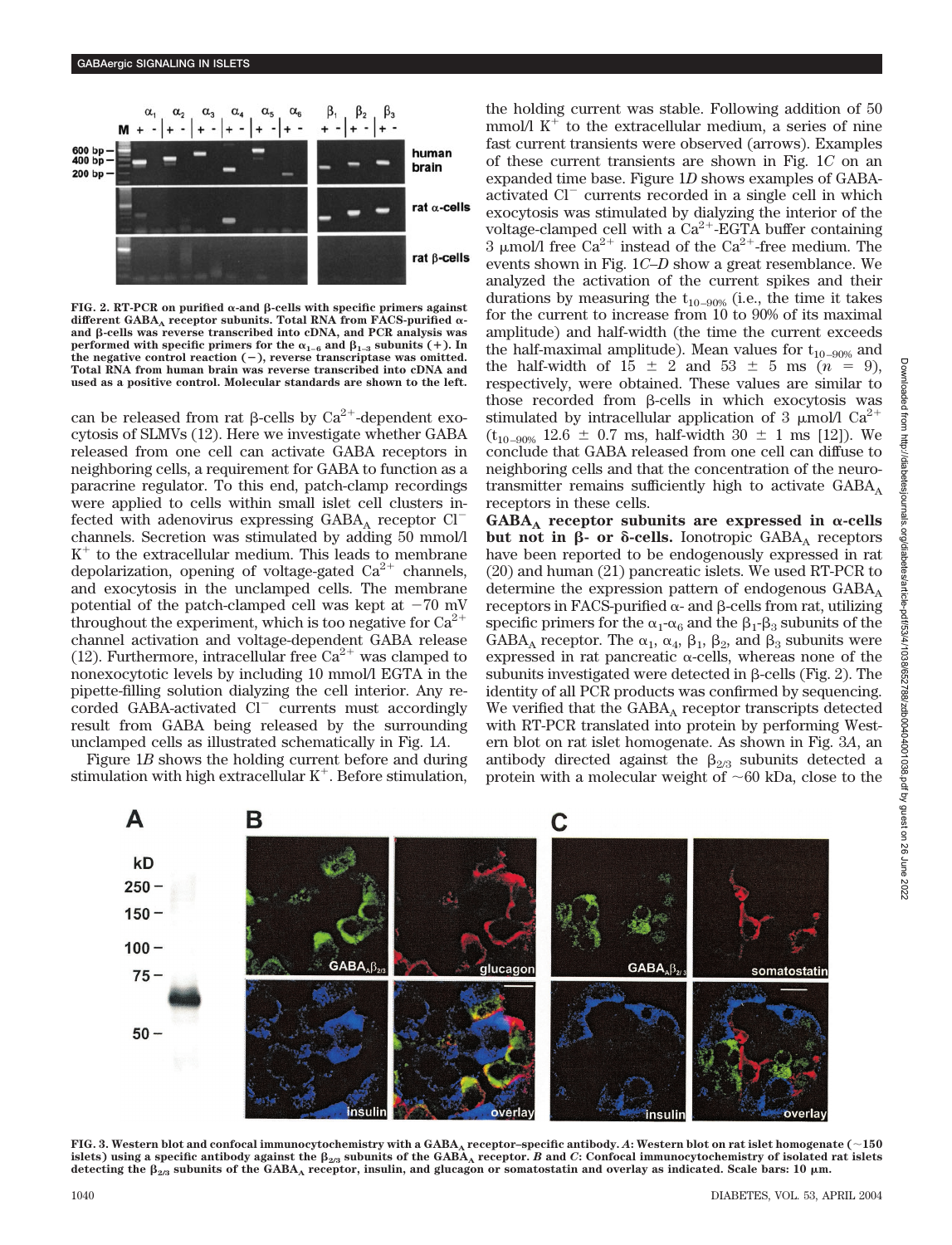

FIG. 4. Electrophysiological measurements of endogenous GABA<sub>A</sub> receptors. Cl<sup>-</sup> current elicited by application of 1 mmol/l GABA to an  $\alpha$ -cell under control conditions  $(\widehat{A})$  and in presence of the GABA<sub>A</sub> **receptor antagonist SR95531 (***B***).**

expected size (57 kDa) (22). Confocal immunocytochemistry using the same antibody revealed the presence of  $GABA_A$  receptors in the glucagon-containing  $\alpha$ -cells (Fig. 3*B*), whereas no  $\beta_{2/3}$  immunoreactivity was observed in  $\beta$ -cells (Fig. 3*B*– *C*) or  $\delta$ -cells (Fig. 3*C*).

**Electrophysiological measurements of endogenous GABAA receptors.** We next applied whole-cell patchclamp measurements to confirm the presence of functional GABA<sub>A</sub> receptors in  $\alpha$ -cells. Application of 1 mmol/l GABA to functionally identified (see RESEARCH DESIGN AND METHODS and below)  $\alpha$ -cells elicited inward Cl<sup>-</sup> currents (Fig. 4*A*). In this particular experiment, the amplitude of the current was unusually large, reaching a peak amplitude of approximately  $-600$  pA. The amplitude of the GABA-evoked Cl<sup>-</sup> current was extremely variable and ranged between -20 pA and -600 pA, with an average of  $-138 \pm 93$  pA ( $n = 6$ ). The current elicited by GABA was blocked by the specific  $GABA_A$  receptor antagonist SR95531 (Fig. 4*B*). As expected for  $\alpha$ -cells (23), the capacitance of the cells containing GABA-activated currents averaged  $3.0 \pm 0.3$  pA ( $n = 6$ ), significantly less than the 4.7  $\pm$  0.2 pF (*n* = 31) obtained for  $\beta$ -cells (*P* < 0.001). No inward  $\overline{Cl}^-$  currents could be elicited in  $\beta$ -cells (not shown).

**Effect of endogenous GABA release on pancreatic hormone release.**  $\alpha$ -Cells are electrically active (24) and secrete glucagon in response to membrane depolarizations and opening of voltage-dependent  $Ca^{2+}$  channels (17). Because GABA<sub>A</sub> receptors are present in  $\alpha$ -cells, it is expected that exocytosis of GABA-containing SLMVs from  $\beta$ -cells will hyperpolarize the  $\alpha$ -cells with resultant suppression of action-potential firing and glucagon secretion. This is not easily studied using electrophysiological techniques, but by using the  $GABA_A$  receptor antagonist SR95531, some insight into the significance of the intrinsic GABAergic signaling in the islets can nevertheless be obtained. Pancreatic hormone secretion was measured in isolated intact rat pancreatic islets at 1 and 20 mmol/l glucose in the absence and presence of 10  $\mu$ mol/l SR95531. It should be noted that by using an antagonist, we explore the role of endogenous GABA and no exogenous GABA was applied in these experiments. As seen in Table 1, including SR95531 in the extracellular medium had no effect on the release of insulin or somatostatin, irrespective of the glucose concentration. By contrast, glucagon secretion at 1 and 20 mmol/l glucose was stimulated approximately two- to threefold in the presence of the antagonist. Importantly, whereas glucagon secretion was reduced by  $\sim$  50% under control conditions when raising glucose to 20 mmol/l, this effect was abolished in the presence of SR95531.

Ca<sup>2+</sup> channel antagonists reveal paracrine interac**tions between islet cells.** Table 2 summarizes the effects of the L-type Ca<sup>2+</sup> channel blocker isradipine (2.5  $\mu$ mol/l), the N-type  $Ca^{2+}$  channel antagonist  $\omega$ -conotoxin GVIA (100 nmol/l), and the R-type  $Ca^{2+}$  channel blocker SNX482 (100 nmol/l) on insulin, glucagon, and somatostatin secretion at 1 and 20 mmol/l glucose in isolated rat pancreatic islets. Isradipine had no effect on insulin, somatostatin, or glucagon release measured at 1 mmol/l glucose. Glucoseinduced insulin secretion was inhibited by  $>80\%$  by the L-type channel blocker, whereas there was no significant effect on somatostatin release. By contrast, SNX482 failed to affect insulin secretion, but produced an  $\sim$  50% reduction in glucose-stimulated somatostatin secretion. SNX482 likewise lacked effect on glucagon release measured at 1 mmol/l glucose.

In the presence of 1 mmol/l glucose, ω-conotoxin GVIA (0.1  $\mu$ mol/l) inhibited glucagon secretion by  $\sim$ 50%, similar to the inhibition produced by raising glucose to 20 mmol/l. Importantly, neither isradipine nor SNX482 affected glucagon secretion at 1 mmol/l glucose. Addition of isradipine in the presence of 20 mmol/l glucose resulted in a paradoxical stimulation of glucagon release. Figure 5 summarizes glucagon release measured at 20 mmol/l glucose under control conditions and in the presence of  $2.5 \mu m o l/l$ isradipine, 0.1  $\mu$ mol/l SNX482, and 10  $\mu$ mol/l of the GABA<sub>A</sub> receptor antagonist SR95531. These data have been normalized to glucagon secretion measured at 1 mmol/l glucose. This analysis reveals that, whereas glucagon secretion in the presence of SR95531 and 20 mmol/l glucose exceeds that observed at 1 mmol/l glucose, the release of the hormone measured in the presence of a combination of 20 mmol/l glucose and 2.5  $\mu$ mol/l isradipine was  $\sim 80\%$  of that observed at 1 mmol/l glucose. We propose that isradipine stimulates glucagon release by

TABLE 1

Effect of the  $GABA_A$  receptor antagonist  $SR95531$  on hormone release from isolated rat islets

|                                   | Insulin $(ng \cdot islet^{-1} \cdot h^{-1})$ |                                  | Somatostatin<br>$(pmol \cdot islet^{-1} \cdot h^{-1})$ |                                   | Glucagon (pg·islet <sup>-1</sup> ·h <sup>-1</sup> ) |                                       |
|-----------------------------------|----------------------------------------------|----------------------------------|--------------------------------------------------------|-----------------------------------|-----------------------------------------------------|---------------------------------------|
| Glucose (mmol/l)                  |                                              | 20                               |                                                        | 20                                |                                                     |                                       |
| Control<br>10 $\mu$ mol/l SR95531 | $0.37 \pm 0.03$<br>$0.32 \pm 0.06$           | $6.17 \pm 0.3$<br>$6.01 \pm 0.2$ | $5.05 \pm 0.5$<br>$5.50 \pm 0.2$                       | $24.48 \pm 1.1$<br>$26.1 \pm 1.6$ | $27.18 \pm 2.1$<br>$46.72 \pm 3.8^*$                | $15.31 \pm 1.2$<br>$51.04 \pm 4.0$ *† |

Data are means  $\pm$  SE of 10 experiments. \**P* < 0.001 vs. control; †NS vs. 10  $\mu$ mol/l SR95531 at 1 mmol/l glucose.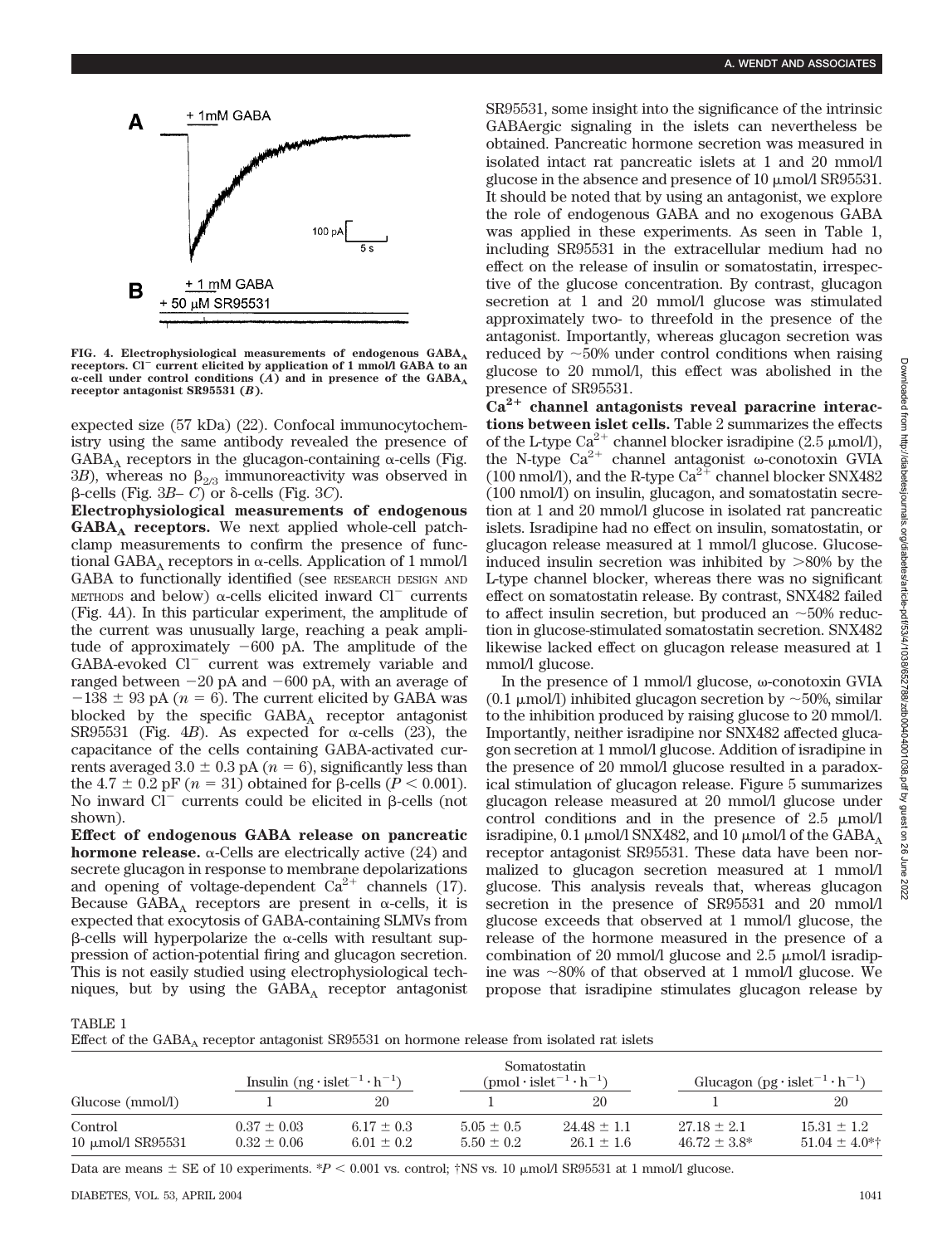| TABLE 2                                                                    |  |  |  |  |
|----------------------------------------------------------------------------|--|--|--|--|
| Effect of $Ca^{2+}$ channel antagonists on hormone release from rat islets |  |  |  |  |

|                                                                                                     | Insulin $(ng \cdot islet^{-1} \cdot h^{-1})$                             |                                                                         | Somatostatin<br>$(pmol \cdot islet^{-1} \cdot h^{-1})$               |                                                                         | Glucagon (pg·islet <sup>-1</sup> ·h <sup>-1</sup> )                        |                                                                            |
|-----------------------------------------------------------------------------------------------------|--------------------------------------------------------------------------|-------------------------------------------------------------------------|----------------------------------------------------------------------|-------------------------------------------------------------------------|----------------------------------------------------------------------------|----------------------------------------------------------------------------|
| Glucose (mmol/l)                                                                                    |                                                                          | 20                                                                      |                                                                      | 20                                                                      |                                                                            | 20                                                                         |
| Control<br>2.5 $\mu$ mol/l isradipine<br>0.1 $\mu$ mol/l SNX482<br>$0.1 \mu$ mol/l ω-conotoxin GVIA | $0.49 \pm 0.04$<br>$0.47 \pm 0.05$<br>$0.42 \pm 0.04$<br>$0.44 \pm 0.04$ | $10.39 \pm 0.7$<br>$1.72 \pm 0.2^*$<br>$8.87 \pm 0.9$<br>$9.40 \pm 0.6$ | $4.30 \pm 0.6$<br>$3.65 \pm 0.5$<br>$2.92 \pm 0.3$<br>$3.44 \pm 0.5$ | $17.82 \pm 2.3$<br>$14.06 \pm 1.3$<br>$9.37 \pm 1.3$<br>$14.13 \pm 2.6$ | $36.85 \pm 2.3$<br>$34.10 \pm 2.5$<br>$39.75 \pm 3.9$<br>$17.03 \pm 2.9^*$ | $19.79 \pm 1.2$<br>$28.98 \pm 3.6$ §<br>$23.91 \pm 3.3$<br>$16.06 \pm 1.1$ |

Data are means  $\pm$  SE of 8 experiments. Hormone release was measured at 1 and 20 mmol/l glucose in the absence and presence of isradipine, SNX482, and  $\omega$ -conoxotin GVIA as indicated. Statistical significance is evaluated against the control at the same glucose concentration.  $^*P$   $<$ 0.001;  $\dagger P < 0.01$ ;  $\ddagger$ NS;  $\S P < 0.05$ .

inhibiting the release of a paracrine regulator from the  $\beta$ -cell. Given the observation that isradipine was ineffective when added to islets already exposed to SR95531, it appears that the compound mediating the effect is GABA.

#### **DISCUSSION**

We have recently developed an electrophysiological assay based on the overexpression of  $GABA_A$  receptor  $Cl^{\sim}$ channels that allows us to detect exocytosis of single GABA-containing vesicles from  $\beta$ -cells (12). In this study we have applied the assay to clusters of islet cells (Fig. 1*A*). As the experimental conditions were designed to prevent any exocytosis from the patch-clamped cell, the Cl<sup>-</sup> current transients recorded must result from GABA exocytosis from neighboring cells. The experiment therefore suggests that GABA is indeed capable of traveling in the interstitium between islets cells. Close inspection of the observed current spikes revealed that they rose with the same velocity as those recorded in single cells, where the current transients result from GABA being released from the same cell. This indicates that the receptor cell must be sitting very close to the cell in which GABA release occurred. Indeed, electron microscopy reveals that the interstitial space between neighboring islet cells is very small (25), which facilitates paracrine regulation.

 $GABA_A$  receptors are heteromultimeric channels typically composed of two  $\alpha$ , two  $\beta$ , and a varying third subunit. In RT-PCR experiments performed on FACS-



**FIG. 5. Effect of the Ca2 channel blockers SNX482 and isradipine and the GABAA receptor antagonist SR95531 on glucagon secretion from isolated rat islets. Glucagon secretion was measured in the presence of 20 mmol/l glucose alone or after including 0.1 mol/l SNX482, 2.5 mol/l isradipine, or 10 mol/l SR95531 as indicated. Data are normal**ized to glucagon release at 1 mmol/l glucose and are means  $\pm$  SE of **8–10 experiments.**

purified islet cells, we found that rat  $\alpha$ -cells express the  $\alpha_1$ and  $\alpha_4$  subunit as well as  $\beta_{1-3}$  (Fig. 2). Although RT-PCR is not a quantitative method, the intensity of the band for the  $\alpha_4$  subunit suggests that this is the predominant  $\alpha$ subunit in  $\alpha$ -cells. Receptor combinations containing the  $\alpha_4$  subunit are found extrasynaptically in hippocampus and thalamus (26) and characteristically exhibit a higher affinity for GABA (27). This argues that release of GABA may activate  $GABA_A$  receptors even beyond the immediate vicinity of the release sites, which facilitates GABAergic signaling within the islet. The experiment shown in Fig. 1*B* was performed in cells transfected with  $\alpha_1 \beta_1$  receptors, which have a lower GABA sensitivity than receptors containing the  $\alpha_4$  subunit (11 µmol/l [28] vs. 0.5–2.6 µmol/l [27]). The extent of intercellular GABAergic signaling might accordingly be even stronger than suggested by the present data.

To date, most functional experiments on GABAergic signaling in pancreatic islets have been conducted using application of exogenous GABA (29,30) or agonists such as muscimol (7).  $GABA_A$  receptor  $CI^-$  channels inactivate (i.e., the channels enter a nonconducting state) within seconds when exposed to GABA concentrations of  $\geq 30$  $\mu$ mol/l (31). Thus, in studies using application of high concentrations of GABA to affect hormone release, a current could flow through the channels only for a brief period immediately after the addition of the agonist. Accordingly, during most of the experiment, both membrane potential and secretion are likely to be unaffected. A way around this problem is to use an antagonist against the  $GABA_A$  receptor instead and study the influence of endogenous GABA on pancreatic hormone release. However, bicuculline, which has been used to this end in the past has promiscuous pharmacological properties and inhibits, for example,  $Ca^{2+}$ -activated K<sup>+</sup> channels (32) in addition to the  $GABA_A$  receptors, which may lead to unspecific effects (M.B., A.W., unpublished data). In this study we have instead used the selective antagonist SR95531 and thereby found that, at least in rat islets, only glucagon secretion is modulated by  $GABA_A$  receptor activation. This observation is corroborated by the finding that  $GABA_A$  receptors are only detected in pancreatic  $\alpha$ -cells. The fact that neither somatostatin nor insulin secretion were affected by the antagonist, although the electrophysiology of  $\delta$ - and  $\beta$ -cells is similar to that of the  $\alpha$ -cells, confirms that the action of this compound is selective.

Surprisingly, addition of SR95531 stimulated glucagon secretion measured at 1 mmol/l glucose. This might indicate that GABA is present at biological concentrations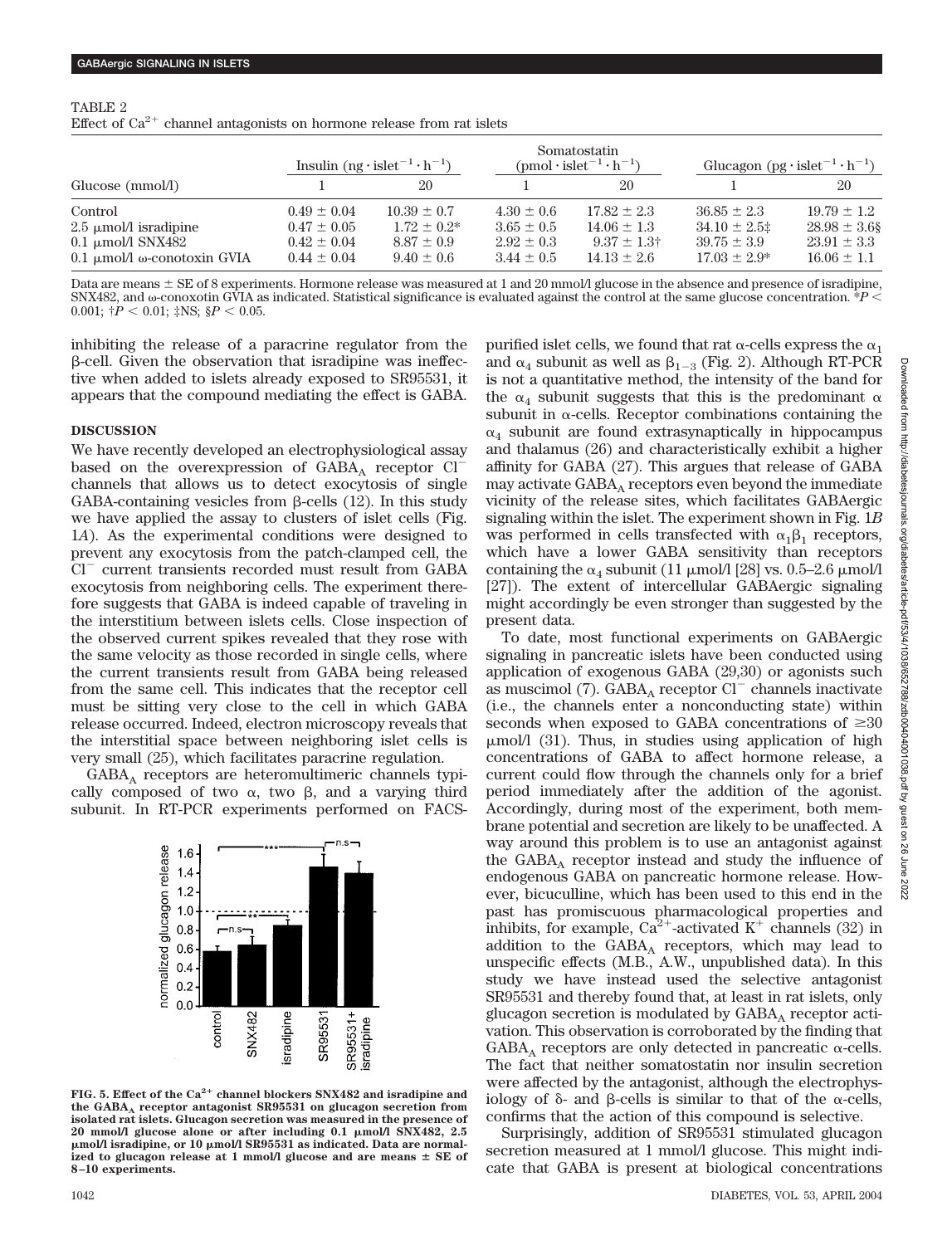

**FIG. 6. Model for GABAergic regulation of glucagon secretion. See text for details. [Ca2]i , cytoplasmic free** Ca<sup>2+</sup> concentration; GABA<sub>R</sub>, GABA<sub>A</sub><br>receptor Cl<sup>-</sup> channels; VGLC, voltage**gated L-type Ca2 channels; VGNC,** voltage-gated N-type Ca<sup>2+</sup> channels; **, membrane potential;** 8**, an increase or decrease in ion concentration or membrane potential (depolarization/ hyperpolarization).**

already at low glucose concentrations. Indeed, it has been estimated that  $25%$  of the total  $\beta$ -cell content of GABA (21) pmol per  $1,000$   $\beta$ -cells) is released per hour regardless of the glucose concentration (33). This corresponds to a net release rate of 0.4 amol of GABA, equivalent to approximately one GABA-containing SLMV, per second and cell. Our studies on exocytotic GABA release performed on single cells did not provide evidence for this relatively high basal release rate (12). However, additional signaling cascades may be operative in intact islets. For example, it has been proposed that GABA release from the  $\beta$ -cells is controlled by glutamate, cosecreted with glucagon from the  $\alpha$ -cells, rather than by glucose directly (25). It should be pointed out, however, that even millimolar amounts of glutamate have no detectable effect of GABA release in our hands (12). Alternatively, basal GABA release may reflect passive leakage mediated by an uncharacterized transporter. The relative contributions of basal and stimulated release to GABAergic signaling remain to be elucidated.

In this study we demonstrate that hormone release from  $\alpha$ -,  $\beta$ -, and  $\delta$ -cells depends differentially on Ca<sup>2+</sup> influx through different types of  $Ca^{2+}$  channels. Thus glucoseinduced insulin secretion is almost completely blocked by the L-type  $Ca^{2+}$  channel blocker isradipine. Glucose-induced somatostatin release is principally due to SNX482 sensitive R-type  $Ca^{2+}$  channels, while glucagon secretion is dependent on  $\omega$ -conotoxin–sensitive N-type Ca<sup>2+</sup> channels (Table 2). Interestingly, isradipine stimulated glucagon secretion in the presence of a maximally inhibitory concentration of glucose, although this  $Ca^{2+}$  channel antagonist had no effect when release of the hormone was stimulated by hypoglycemia. This observation is easiest to explain if glucagon secretion was suppressed at high glucose concentrations by a compound released from the  $\beta$ -cells. Theoretically, any substance released from the  $\beta$ -cell could exert such an inhibitory action; possible candidates include insulin itself, zinc, ATP, islet amyloid polypeptide, etc. (34). Indeed, both insulin (35) and zinc (36) have been suggested to suppress glucagon release. It is pertinent that isradipine had no additional stimulatory effect in the presence of SR95531. The data therefore suggest that a significant part of the inhibitory action of glucose in isolated rat islets is mediated by GABAergic mechanisms. They also argue that exocytosis of GABAcontaining SLMVs, like insulin-containing LDCVs, depends on  $Ca^{2+}$  entry via L-type  $Ca^{2+}$  channels. This could either reflect a requirement of such channels for glucose-induced electrical activity (37) or exocytosis of SLMVs being directly coupled to  $Ca^{2+}$  entry via these channels. Our single-cell measurements of GABA release using  $\beta$ -cells infected with  $GABA_A$  receptors have clearly established that exocytosis of SLMVs is controlled by  $\text{Ca}^{2+}$  entry via voltage-gated  $Ca^{2+}$  channels (12), but the molecular identity of the channel remains to be determined. However, given that L-type  $Ca^{2+}$  channels account for the largest part (60%) of the whole-cell  $Ca^{2+}$  current with little  $\sqrt{(}10\%)$  contribution by both R- and N-type Ca<sup>2+</sup> channels (A.W., M.B., P.R., unpublished results), it seems reasonable to conclude that the L-type  $Ca^{2+}$  channels are indeed important for exocytosis of the GABA-containing SLMVs.

Figure 6 summarizes schematically the molecular players and nature of interactions involved. Glucose-induced electrical activity of the  $\beta$ -cell leads to opening of voltagegated L-type  $Ca^{2+}$  channels with subsequent  $Ca^{2+}$  influx and  $Ca<sup>2+</sup>$ -dependent exocytosis of both insulin-containing LDCVs and GABA-containing SLMVs. GABA thus released diffuses in the narrow space between the release site and the neighboring  $\alpha$ -cells, where it activates  $GABA_{\alpha}$  receptor  $Cl^-$  channels. The rate of release is one vesicle per second in the absence of glucose but increases 5- to 10-fold during electrical activity. Each event elicits a rapidly activating current that lasts  $>100$  ms. Because the  $\alpha$ -cells have a high input resistance (few active channels), the activation of the GABA<sub>A</sub> receptor Cl<sup>-</sup> channels will clamp the  $\alpha$ -cell membrane potential to the Cl<sup>-</sup> equilibrium potential ( $E_{\text{Cl}}$ ). Depending on the intracellular Cl<sup>-</sup> concentration, opening of Cl<sup>-</sup> channels will suppress electrical activity by either hyperpolarizing or depolarizing the  $\alpha$ -cell. In the former case, the membrane potential becomes too negative for action potential generation. In the latter case, the membrane potential becomes so positive that the ion currents involved in action-potential generation undergo voltagedependent steady-state inactivation. The reduction in action-potential firing leads to reduced activation of N-type  $Ca^{2+}$  channels and reduced exocytosis of the glucagoncontaining secretory granules in the  $\alpha$ -cell. In addition to N-type  $Ca^{2+}$  channels,  $\alpha$ -cells are also equipped with L-type  $Ca^{2+}$  channels (17) that open during depolarization and contribute to the increases in cytoplasmic free  $Ca^{2+}$ concentration (38,39). However, these channels contribute little to exocytosis under basal conditions (17,40), but their importance increases dramatically under certain physiological situations. For example, L-type  $Ca^{2+}$  channels account for 80% of glucagon secretion under experimental conditions associated with enhanced protein kinase A activity (17).

We acknowledge that paracrine regulation by GABA may not be the only mechanism influencing glucagon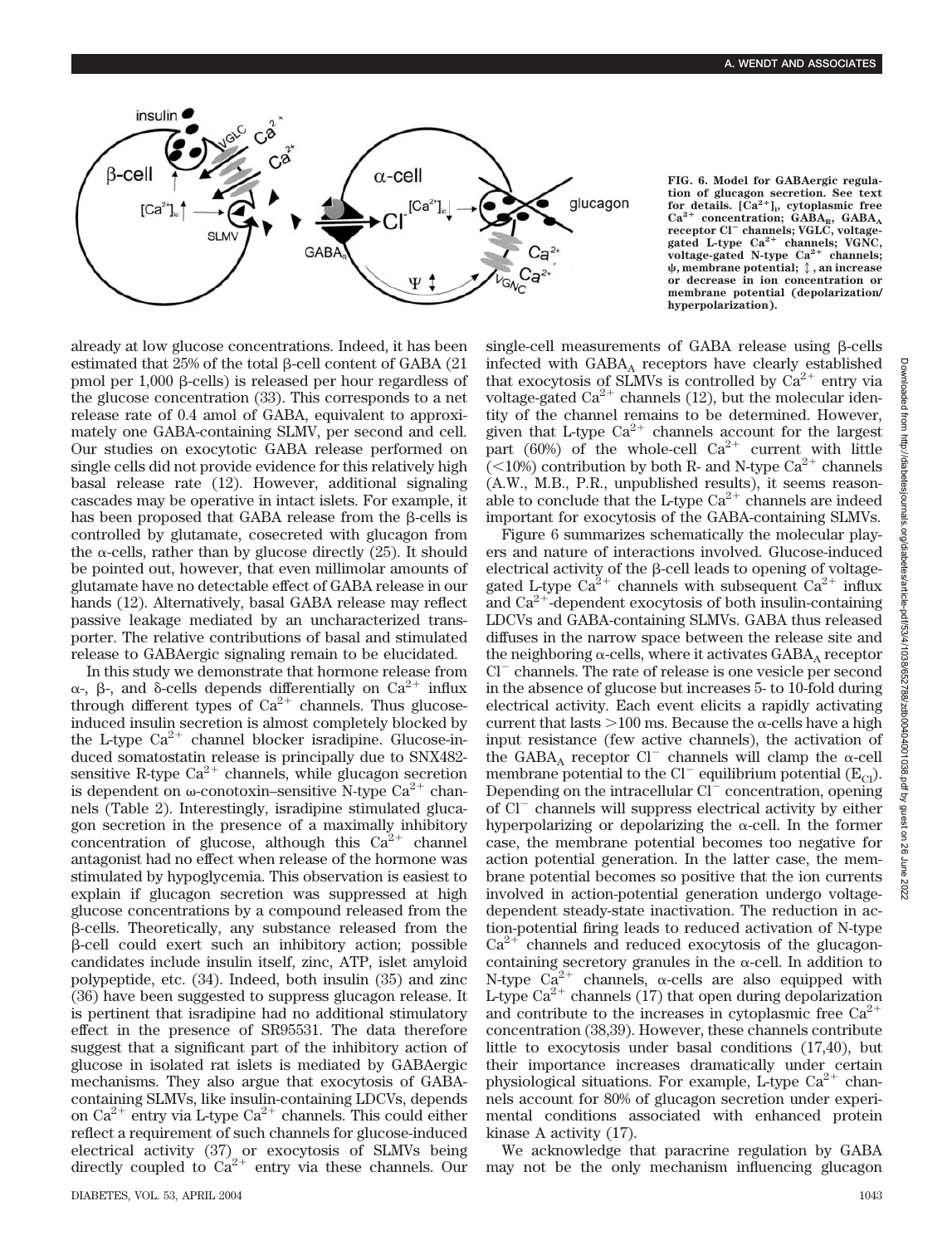release. Release of  $\text{Zn}^{2+}$  from the  $\beta$ -cells has recently been proposed to suppress glucagon release in neighboring  $\alpha$ -cells in rat islets (36). Studies using a novel somatostatin receptor antagonist have shown that somatostatin inhibits glucagon secretion in rat islets (41). We point out that these mechanisms are not mutually exclusive, and it is indeed possible that all these mechanisms operate in parallel in  $\alpha$ -cells in situ. The finding that SR95531 completely reverses the inhibitory effect of glucose on glucagon secretion strongly suggests, however, that GABAergic signaling plays an important role in the metabolic control of glucagon secretion in intact rat pancreatic islets. In addition, pancreatic  $\beta$ -cells contain metabotropic  $GABA_B$ receptors (42), thus providing yet another GABAergic regulatory mechanism within the islet. This aspect will be addressed at length elsewhere (M.B., A.W., K.B., A.S., S.S., J.G., P.R., unpublished observations). Interestingly, mouse islets contain much less GABA (2), and GABAergic mechanisms such as those we discuss here are consequently likely to be less important in such islets. This argues that other mechanisms regulate glucagon secretion in mouse islets (see for example ref. 43). It is now essential to establish whether human  $\alpha$ -cells also are equipped with  $GABA_A$  receptor  $Cl^-$  channels and, if so, to clarify their role in the control of glucagon secretion. Circumstantial evidence in support of an important role for GABAergic mechanisms in human islets comes from the finding that these islets contain high levels of both GABA and GAD65.

# **ACKNOWLEDGMENTS**

This study was supported by the Swedish Research Council (Medicine, grant no. 8647), the Juvenile Diabetes Research Foundation, the Swedish Diabetes Association, the NovoNordisk Foundation, and the European Commission (projects Growbeta and Neuronal  $Ca^{2+}$ -channels). We thank Kristina Borglid and Britt-Marie Nilsson for excellent technical assistance.

# **REFERENCES**

- 1. Chebib M, Johnston GA: The 'ABC' of GABA receptors: a brief review. *Clin Exp Pharmacol Physiol* 26:937–940, 1999
- 2. Michalik M, Nelson J, Erecinska M: GABA production in rat islets of Langerhans. *Diabetes* 42:1506–1513, 1993
- 3. Taniguchi H, Okada Y, Seguchi H, Shimada C, Seki M, Tsutou A, Baba S: High concentration of γ-aminobutyric acid in pancreatic β-cells. *Diabetes* 28:629–633, 1979
- 4. Petersen JS, Russel S, Marshall MO, Kofod H, Buschard K, Cambon N, Karlsen AE, Boel E, Hagopian WA, Hejnaes KR, Moody A, Dryberg T, Lernmark A, Madsen O, Michelson BK: Differential expression of glutamic acid decarboxylase in rat and human islets. *Diabetes* 42:484–495, 1993
- 5. Lernmark AF: *Immunology of Insulin-Dependent Diabetes Mellitus*. Oxford, Blackwell Science, 1997
- 6. Schmidli RS, Colman PG, Bonifacio E, Bottazzo GF, Harrison LC: High level of concordance between assays for glutamic acid decarboxylase antibodies: the First International Glutamic Acid Decarboxylase Antibody Workshop. *Diabetes* 43:1005–1009, 1994
- 7. Sorenson RL, Garry DG, Brelje TC: Structural and functional considerations of GABA in islets of Langerhans: β-cells and nerves. *Diabetes* 40:1365–1374, 1991
- 8. Shi Y, Kanaani J, Menard-Rose V, Ma YH, Chang PY, Hanahan D, Tobin A, Grodsky G, Baekkeskov S: Increased expression of GAD65 and GABA in pancreatic  $\beta$ -cells impairs first-phase insulin secretion. Am J Physiol *Endocrinol Metab* 279:E684–E694, 2000
- 9. Rorsman P, Berggren PO, Bokvist K, Ericson H, Möhler H, Östenson CG, Smith PA: Glucose-inhibition of glucagon secretion involves activation of GABAA-receptor chloride channels. *Nature* 341:233–236, 1989
- 10. Reetz A, Solimena M, Matteoli M, Folli F, Takei K, De Camilli P: GABA and

pancreatic  $\beta$ -cells: colocalization of glutamic acid decarboxylase (GAD) and GABA with synaptic-like microvesicles suggests their role in GABA storage and secretion. *EMBO J* 10:1275–1284, 1991

- 11. Thomas-Reetz A, Hell JW, During MJ, Walch-Solimena C, Jahn R, De Camilli P: A  $\gamma$ -aminobutyric acid transporter driven by a proton pump is present in synaptic-like microvesicles of pancreatic β-cells. Proc Natl Acad *Sci U S A* 90:5317–5321, 1993
- 12. Braun M, Wendt A, Birnir B, Broman J, Eliasson L, Galvanovskis J, Gromada J, Mulder H, Rorsman P: Regulated exocytosis of GABAcontaining synaptic-like microvesicles in pancreatic  $\beta$ -cells. *J Gen Physiol*. In press
- 13. Olofsson CS, Göpel SO, Barg S, Galvanovskis J, Ma X, Salehi A, Rorsman P, Eliasson L: Fast insulin secretion reflects exocytosis of docked granules in mouse pancreatic β-cells. *Pflugers Arch* 444:43-51, 2002
- 14. Göpel S, Kanno T, Barg S, Galvanovskis J, Rorsman P: Voltage-gated and resting membrane currents recorded from  $\beta$ -cells in intact mouse pancreatic islets. *J Physiol* 521:717–728, 1999
- 15. Hiriart M, Matteson DR: Na channels and two types of Ca channels in rat pancreatic  $\beta$ -cells identified with the reverse hemolytic plaque assay. *J Gen Physiol* 91:617–639, 1988
- 16. Birnir B, Tierney ML, Dalziel JE, Cox GB, Gage PW: A structural determinant of desensitization and allosteric regulation by pentobarbitone of the GABAA receptor. *J Membr Biol* 155:157–166, 1997
- 17. Gromada J, Bokvist K, Ding WG, Barg S, Buschard K, Renström E, Rorsman P: Adrenaline stimulates glucagon secretion in pancreatic  $\alpha$ -cells by increasing the  $Ca^{2+}$  current and the number of granules close to the L-type Ca<sup>2+</sup> channels. *J Gen Physiol* 110:217-228, 1997
- 18. Vonen B, Florholmen J, Giaever AK, Burhol P: Radio-immunoassay of somatostatin from isolated rat pancreatic islets. *Scand J Clin Lab Invest* 49:135–138, 1989
- 19. Salehi A, Chen D, Hakanson R, Nordin G, Lundquist I: Gastrectomy induces impaired insulin and glucagon secretion: evidence for a gastro-insular axis in mice. *J Physiol* 514:579–591, 1999
- 20. Borboni P, Porzio O, Fusco A, Sesti G, Lauro R, Marlier LN: Molecular and cellular characterization of the GABA<sub>A</sub> receptor in the rat pancreas. *Mol Cell Endocrinol* 103:157–163, 1994
- 21. Yang W, Reyes AA, Lan NC: Identification of the  $GABA_A$  receptor subtype mRNA in human pancreatic tissue. *FEBS Lett* 346:257–262, 1994
- 22. Li M, De Blas AL: Coexistence of two  $\beta$ -subunit isoforms in the same -aminobutyric acid type A receptor. *J Biol Chem* 272:16564–16569, 1997
- 23. Pipeleers DG, in't Veld PA, Van de Winkel M, Maes E, Schuit FC, Gepts W: A new in vitro model for the study of pancreatic  $\alpha$  and  $\beta$  cells. *Endocrinology* 117:806–816, 1985
- 24. Rorsman P, Hellman B: Voltage-activated currents in guinea pig pancreatic  $\alpha_2$  cells: evidence for Ca<sup>2+</sup>-dependent action potentials. *J Gen Physiol* 91:223–242, 1988
- 25. Hayashi M, Yamada H, Uehara S, Morimoto R, Muroyama A, Yatsushiro S, Takeda J, Yamamoto A, Moriyama Y: Secretory granule-mediated cosecretion of L-glutamate and glucagon triggers glutamatergic signal transmission in islets of Langerhans. *J Biol Chem* 278:1966–1974, 2003
- 26. Mody I: Distinguishing between  $GABA_A$  receptors responsible for tonic and phasic conductances. *Neurochem Res* 26:907–913, 2001
- 27. Brown N, Kerby J, Bonnert TP, Whiting PJ, Wafford KA: Pharmacological characterization of a novel cell line expressing human  $\alpha_4\beta_3\delta$  GABA<sub>A</sub> receptors. *Br J Pharmacol* 136:965–974, 2002
- 28. Birnir B, Tierney ML, Pillai NP, Cox GB, Gage PW: Rapid desensitization of  $\alpha_1\beta_1$  GABA<sub>A</sub> receptors expressed in Sf9 cells under optimized conditions. *J Membr Biol* 148:193–202, 1995
- 29. Gu XH, Kurose T, Kato S, Masuda K, Tsuda K, Ishida H, Seino Y: Suppressive effect of GABA on insulin secretion from the pancreatic -cells in the rat. *Life Sci* 52:687–694, 1993
- 30. Gilon P, Bertrand G, Loubatieres-Mariani MM, Remacle C, Henquin JC: The influence of  $\gamma$ -aminobutyric acid on hormone release by the mouse and rat endocrine pancreas. *Endocrinology* 129:2521–2529, 1991
- 31. Frosch MP, Lipton SA, Dichter MA: Desensitization of GABA-activated currents and channels in cultured cortical neurons. *J Neurosci* 12:3042– 3053, 1992
- 32. Seutin V, Johnson SW: Recent advances in the pharmacology of quaternary salts of bicuculline. *Trends Pharmacol Sci* 20:268–270, 1999
- 33. Smismans A, Schuit F, Pipeleers D: Nutrient regulation of  $\gamma$ -aminobutyric acid release from islet β-cells. *Diabetologia* 40:1411-1415, 1997
- 34. Rorsman P, Renström E: Insulin granule dynamics in pancreatic beta cells. *Diabetologia* 46:1029–1045, 2003
- 35. Greenbaum CJ, Havel PJ, Taborsky GJ, Jr, Klaff LJ: Intra-islet insulin permits glucose to directly suppress pancreatic  $\alpha$ -cell function. *J Clin Invest* 88:767–773, 1991